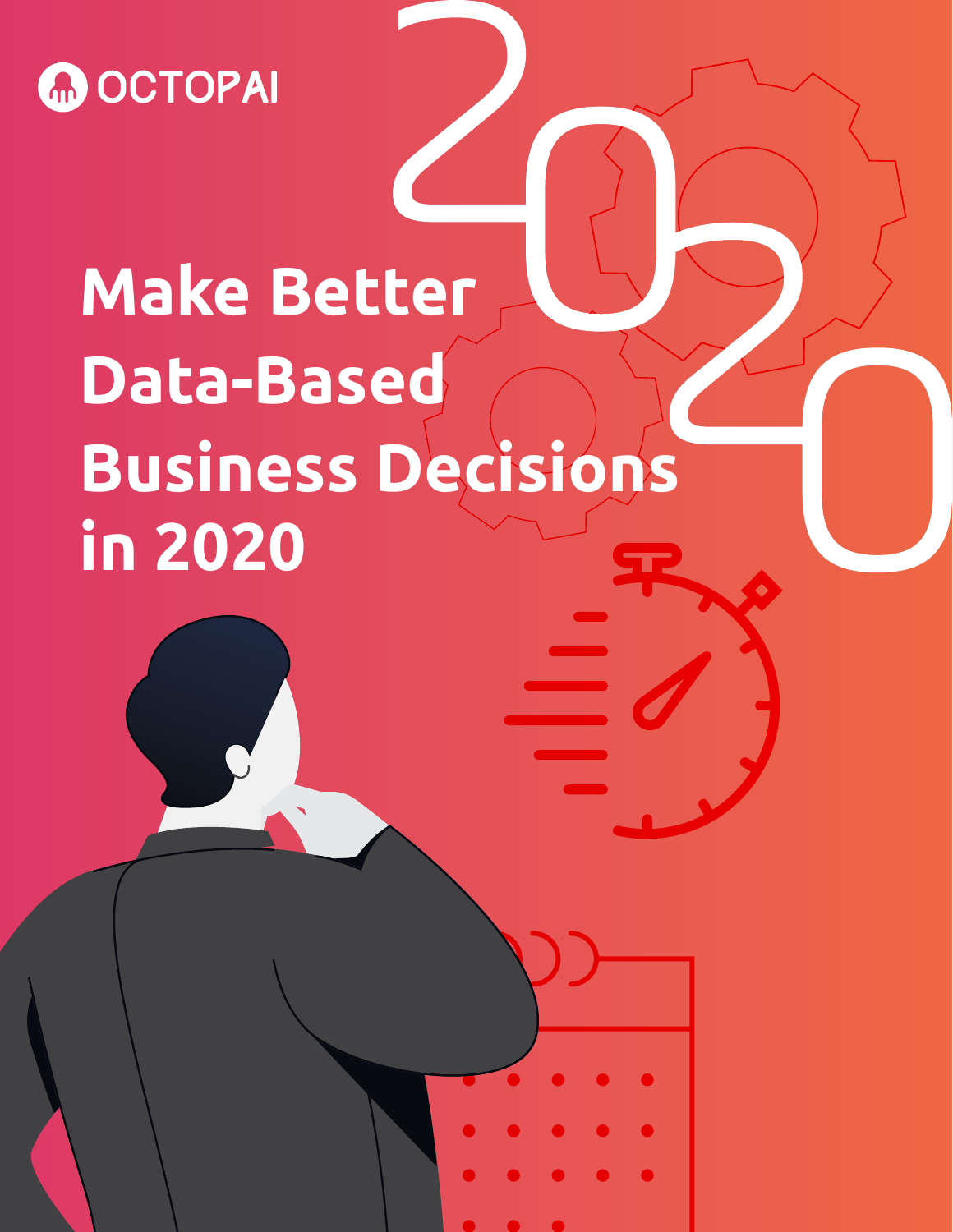

But just as a diner at a restaurant can fall sick from improperly cooked food, businesses can suffer significant harm from decisions based on incorrect, incomplete, or poorly analyzed data.

## The Effects of Bad Data

The history of business is littered with examples of decisions gone awry as a result of poor-quality data and analysis:

- [IBM estimated](https://hbr.org/2016/09/bad-data-costs-the-u-s-3-trillion-per-year) that bad business decisions resulting from data problems cost the U.S. economy \$3.1 trillion per year.<sup>1</sup>
- [Experian Data](https://www.smartdatacollective.com/lessons-can-learn-bad-data-mistakes-made-throughout-history/) found that 88% of U.S. businesses suffer losses as a result of poor data-driven decisions, to the tune of an average of 12% of total revenue.<sup>2</sup>
- [Gartner estimates](https://www.data.com/export/sites/data/common/assets/pdf/DS_Gartner.pdf) that 40% of businesses fail to achieve their goals because of bad data. The same research found that 40% of a typical company's data is incomplete, incorrect, or flawed in other ways, and that bad data results in a 20% labor productivity decrease.<sup>3</sup>

Just having access to data is not enough. There has to be a process that identifies the quality of data you have as well as what it means in the greater context.

**• Hawaiian Airlines:** In a bad-data doublewhammy, in the space of one week in 2019 Hawaiian Airlines charged customers in

dollars when they were attempting to exchange frequent-flyer miles for award flights (in one case charging a customer's credit card \$674,000), and charged other customers zero miles for award flights (and then canceled the errant tickets, much to the customers' dismay).

- **• Facebook:** In 2016, advertisers and publishers on Facebook sued the social network because of Facebook's inflated average viewership metrics, which resulted in higher prices charged to the advertisers. According to the suit, the viewership numbers were overstated by up to 900%. Whether the figures were deliberately and systematically inflated or simply the result of poor analytical practices, the cost to Facebook's reputation among advertisers was significant.
- **• "Jobs" Search:** A group of academic researchers attempting to use social media to predict the U.S. unemployment rate (by searching for employment-related words in postings) found that their results were skewed by one event - the death of Apple's Steve Jobs, which caused a spike in the word "Jobs" on social media.

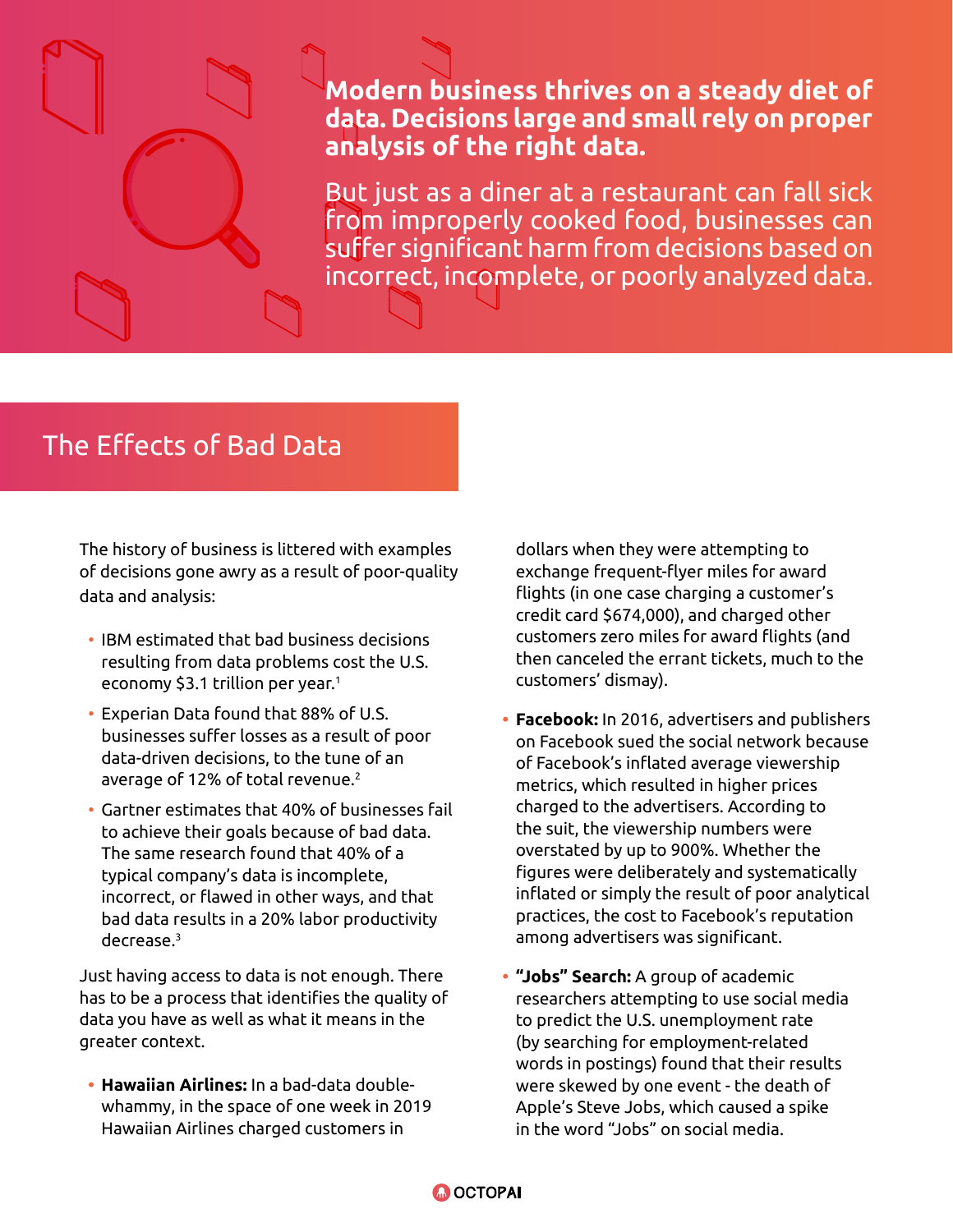Other cases where bad data or poor analytics caused embarrassment are also common, for example:

- The Target department store chain infamously used its analysis of buying patterns to determine that a specific customer was pregnant, and sent coupons for baby items to her home. However, she was a teenaged girl who had not yet told her parents she was pregnant, and the coupons made a stressful situation even worse. The analysis was correct, but the assumption that pregnancy is a happy event for everyone was short-sighted.
- Social media giant Pinterest sent emails to hundreds of people congratulating them on their upcoming weddings and advertising custom wedding invitations. The problem was that many of the recipients were already married or had no plans to get hitched. Unlike the Target example, the analysis here was poor.

These are the issues that keep corporate leaders up at night, worrying that their decisions are being driven by data and analysis that are fundamentally flawed.

### The Many Potential Problems with Data

How do companies get themselves into so much data trouble?

Sometimes, as in the case of Target, and Pinterest, the trouble starts with bad assumptions and inappropriate analytical methods. All too often, as in the case of Enron and its not-so-independent auditor Arthur Andersen & Co., the culprit is deliberate fraud and deception.

Most often, however, the problem is bad data: haphazard collection and storage practices, "dirty" data values, poor data management and governance, and too many manual processes. Let's look at each of these problem areas in detail.

**Collection and storage:** Especially in large organizations, data is collected in different ways in different parts of the organization and stored in multiple independent data "silos" that are not related to one another. This makes it difficult to find the right data for a given analysis task, and reduces the trust in the data

because of the chance that important data is missing from the analysis.

**Dirty data:** Too often, organizations assume that their data is "clean"—that is, every required field is populated in every record, and every field has the right data in it (names in name fields, phone numbers in phone number fields, and so on). This assumption is almost always false, especially if there are few or no controls around data entry or collection.

#### **Data management and governance:**

Organizations that have inadequate or nonexistent policies and procedures around how data is collected, stored, protected, shared, used, and disposed soon find themselves with a disorganized, dysfunctional data landscape. Worse, such organizations can end up on the wrong end of regulatory actions related to data privacy and protection.

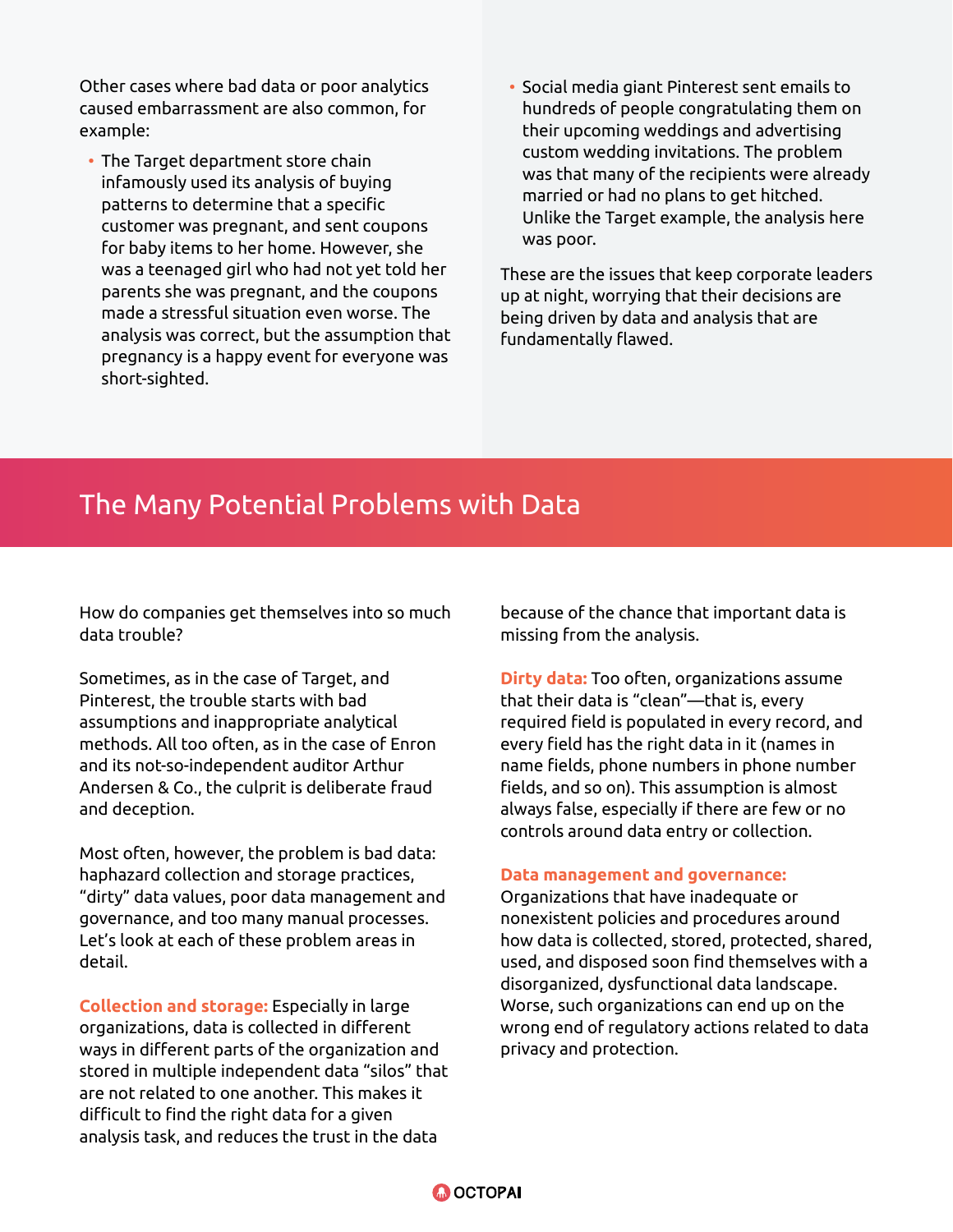Taking Control of Your Data Through Metadata Management Automation in 2020

**Manual processes:** Too many companies rely on tedious, labor-intensive processes to locate, organize, characterize, and scrub their data. By some estimates, over half of knowledge workers' time is spent finding, organizing, and cleaning data to a point where they can perform trustworthy analysis. This is non-value-added time that they could better spend doing more, or deeper, analysis—if they only had data they could trust.

The data situation in many organizations is unsustainable. Companies that can't trust their data cannot make the critical, timely tactical and strategic decisions needed to stay on top of their market and ahead of their competitors.

Happily, there are strategies and tools available to keep you from falling into the bad data trap. All of them are based on a foundation of metadata management.

Metadata, as you may know, is information about the data. Traditional metadata—the type that might be captured in a "data dictionary"—is limited to technical information about the fields in each database table, such as field name, label, data type, format, and field length.

In the context of large organizations and their complex data landscapes, metadata includes much more information, both technical and non-technical. For purposes of this discussion, metadata also includes:

- The source of the data
- The format (such as plain text, commaseparated values, Microsoft Excel, Microsoft SQL Server, and Oracle)
- The status (active for production use, archived, decommissioned, and so on)
- The sensitivity (public, company confidential, contains personally identifiable information, contains customer credit card numbers, and so on)
- Who owns and is responsible for the data (usually a department or team)
- Where and how the data is stored (encrypted or not)
- Transformations that were applied (format changes, extract-transfer-load processes, calculations, joins, and more)

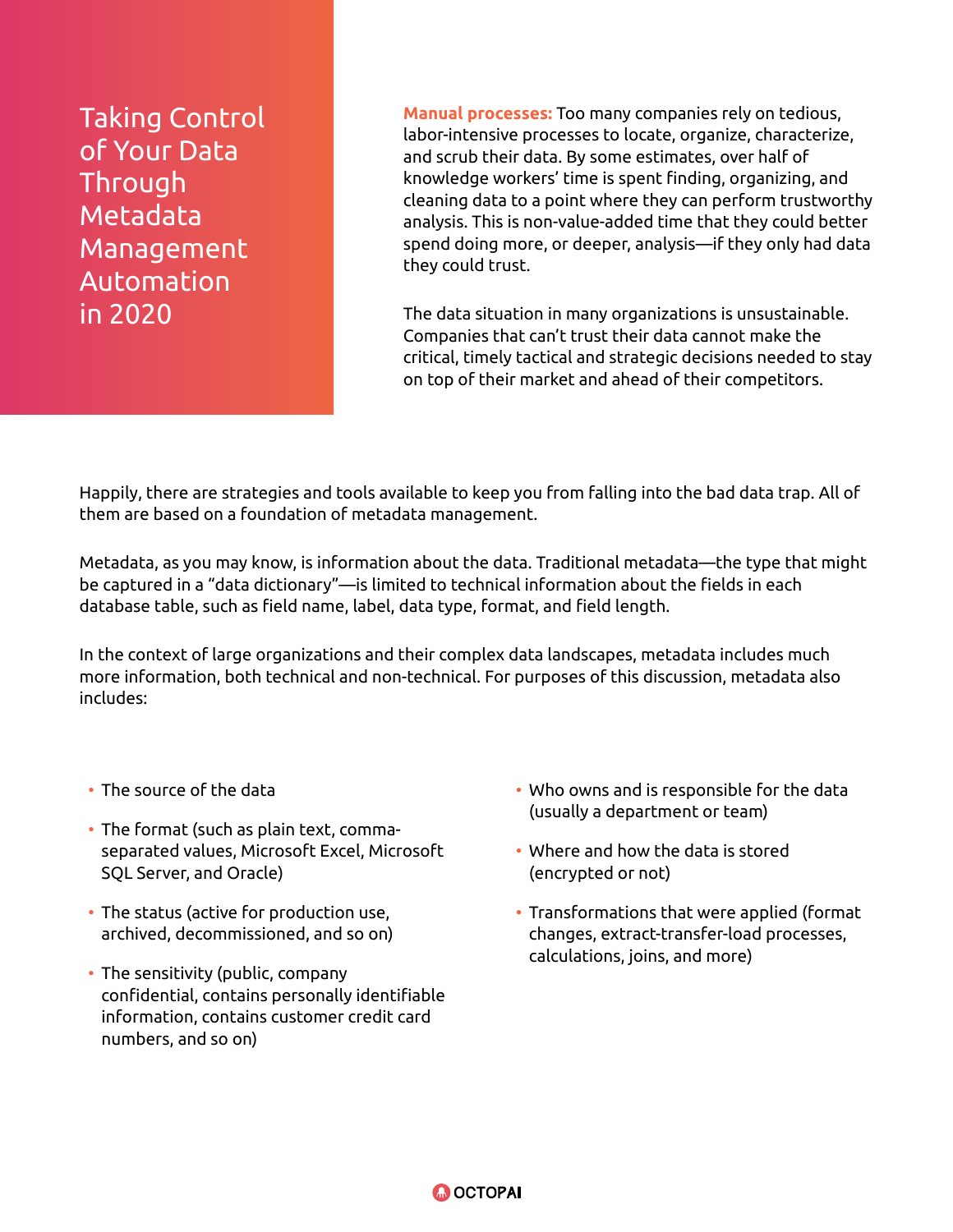## 3 Ways to Prevent Data Issues from Driving Bad Decisions in 2020

Metadata discovery and management are the keys to taking control of your data landscape.

With that in mind, here are three important actions you can take around metadata:

**Set up a business glossary:** Not to be confused with a data dictionary, a **business glossary** is a listing of standard company-specific business terms and their definitions. This is important for data management because it helps you align disparate data assets so that terms used in one mean the same thing as the same terms in any other. When all data assets adhere to the enterprise's business glossary, it's easier to locate and combine like data from multiple data sources in the same report or dashboard without fear of comparing apples and oranges. Building a business glossary, is an enormous project - but it doesn't have to be. The right automated metadata management tool can [generate your business glossary, well,](https://www.octopai.com/lp/the-automated-business-glossary/)  [automatically.](https://www.octopai.com/lp/the-automated-business-glossary/)

**Stop manual data mapping:** Data mapping the task of describing how each component (such as a column in a table) in one data object corresponds to a component in another data object—is a mind-numbingly tedious exercise if done by manually examining each database table, spreadsheet, and flat file and trying to connect the dots among them. When transformations need to be done on one or more source objects so that they all agree with the target object, the exercise becomes highly error-prone as well. To make things worse, the

task must be repeated whenever new data sources are brought into the picture, such as in mergers and acquisitions. All of this is made much easier by the application of [automated](https://www.octopai.com/what-is-automated-data-discovery/)  [data discovery tools.](https://www.octopai.com/what-is-automated-data-discovery/)

#### **Deploy robust data lineage capabilities:**

[Data lineage](https://www.octopai.com/what-is-data-lineage/) is the ability to trace a data item for instance, a value in a report—back to its source (or sources). Without an automated data lineage capability, trying to track down the source of an error or discrepancy in a report can be a time-consuming nightmare. With proper graphical data lineage tools, however, it's possible to cut that effort down to minutes instead of days. This gives IT departments and BI professionals several important benefits, including:

- Quick tracing and correction of analysis and reporting errors
- The ability to show auditors that sensitive customer data is kept protected through every step of its journey from source to report or other use
- Rapid assessment of whether an item in a report incorporates all relevant data sources.

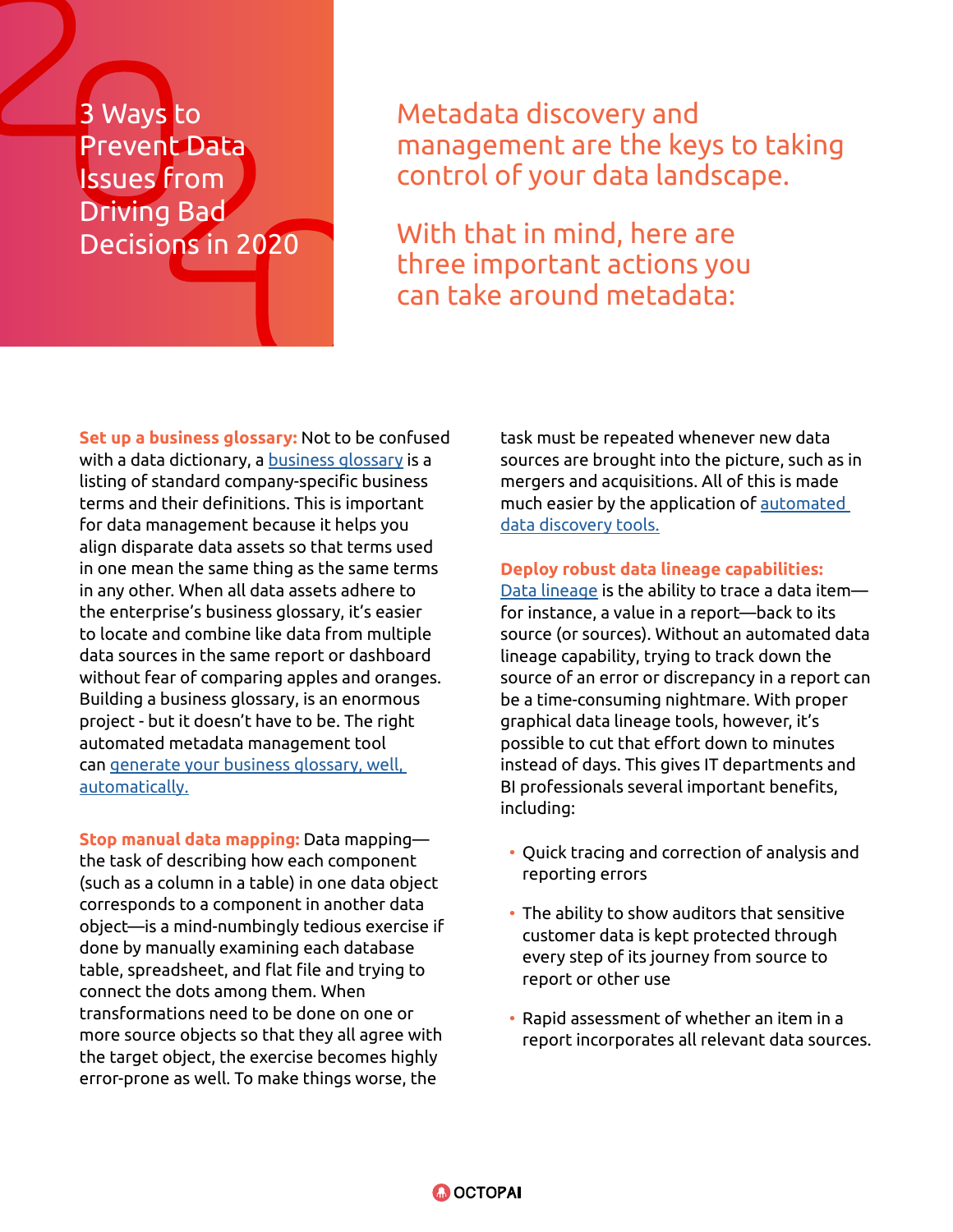## The Key to Success in 2020: Automation

Bottom Line: Drive the Business Forward in 2020



These actions, along with a robust data governance program, can help get your data environment under control and ready for you to unlock the value within it. And the key to effective implementation of these strategies is the use of automated tools.

It will not surprise you to learn that all of the above recommendations are much easier to implement when they are automated. When automated tools are applied to these tasks, they are completed much more quickly, with much of the "grunt" work done for you. The cases where automated tools are unable to resolve conflicts and ambiguities are few in number, and therefore much easier to deal with.

Furthermore, these automated tasks are easily repeated to keep your metadata up to date when new data sources are added, old ones are retired, and existing ones are modified. Automation reduces errors in the tasks and frees the IT and BI staff for more productive, value-added pursuits.

Getting a handle on your data environment by implementing automated tools for data lineage, data discovery, business glossaries, and data mapping carries with it immense benefits for any enterprise:

- Staff spend less time searching for data (and sometimes failing to find it) across multiple systems, applications, databases, and file servers.
- The organization realizes greater process efficiency, because less effort is spent on dealing with data issues and more can be dedicated to providing value to the customers.
- Reports, dashboards, and customer-facing communications have errors less frequently, and the errors that do occur are easier to track down and correct.
- Because of the reduced error rate, reports are more trustworthy and can be used with greater confidence to inform important business decisions.
- Compliance with various data privacy laws and regulations is easier to demonstrate to auditors and regulators.

Bad data, bad data management, and bad analysis can lead to corporate embarrassment, regulatory actions, and poor business decisions—decisions that can cost businesses money, customers, and reputation, and can even put companies out of business. How do you avoid these issues? Step 1: Make sure you have good data.

As you're reading this, your organization is acquiring ever more data at an ever-faster rate. More data sources are coming online all the time. The problems caused by bad data are not going away and will only get worse for those businesses that fail to get their data under control. Don't fall victim to your own poor data practices—leverage automated tools to implement the recommendations outlined here.